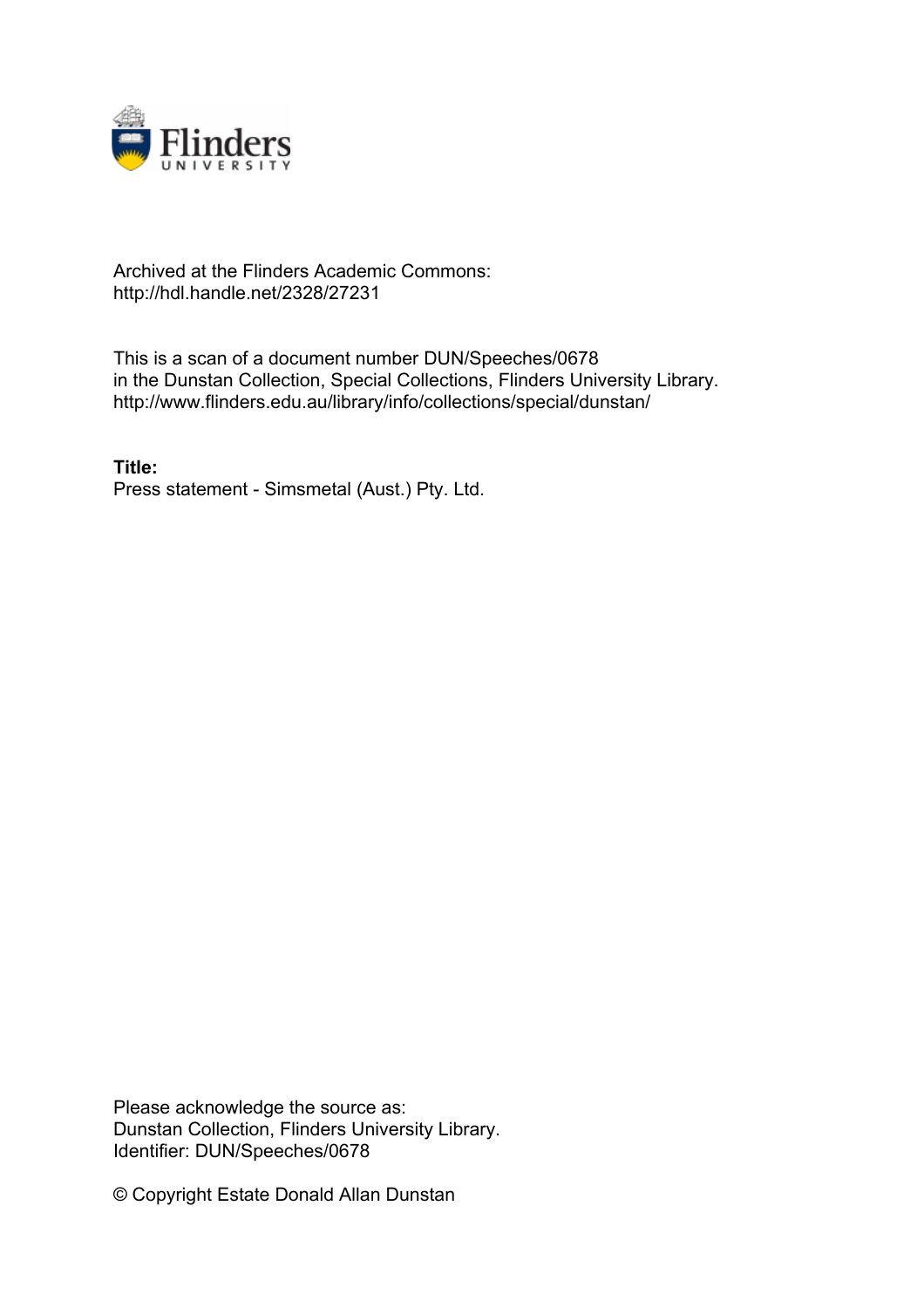$\mathbf{v}$ FRESS STATEMENT: 27/10/70  $27 / 10$   $70$ FROM: THE PREMIER (MR. DUNSTAN) SUBJECT: SIMSMETAL (AUST.) PTY. LTD.

A major expansion programme in the ferrous and non-ferrous scrap metal industry was announced today by the Premier and Minister of Development (Mr. Dunstan).

 $\mathcal{L}$  and  $\mathcal{L}$  and  $\mathcal{L}$  and  $\mathcal{L}$  and  $\mathcal{L}$ 

 $Embar{g}$ 0.  $6\rho n$ 

Mr. Dunstan said that Simsmetal (Aust.) Pty. Ltd. is to develop its Gillman steel yard at a cost of about \$1M. "The plant will eventually cover an area of 22 acres. It will include office additions, crane extensions of 300 feet and the construction of a new overhead crane gantry of 600 feet, the installation of a new scrap steel baling press, and the resiting of a scrap steel shearing machine which is at present located at Brompton."

Mr. Dunstan said that the Company had also reached agreement with the S.A. Railways on the construction of a spur line into the complex from the Dry Creek railway, following discussions with the S.A. Railways.

He said that the expansion of Sims Consolidated Ltd., indicated that the company, which is now the largest of its kind in the Southern Hemisphere, had a high regard for South Australia's industrial prospects.

"This had been forcibly put to me by local executives of the company.

"The construction of the spur line from the Dry Creek railway will enable the company to greatly increase its use of railway transport."

"It will be placed in direct rail contact with the standard gauge line linking Adelaide with the Eastern States, and will enable the company to have direct rail transport contact with the BHP plants at Whyalla.

"The company has indicated that its intention is to use rail facilities to the fullest extent, thus enabling it to handle a greater intake of metals and maintain deliveries. It will eliminate to a great extent the use of road transport." Mr. Dunstan also announced that the Brompton steel yard of Simsmetal (Aust.) Pty. Ltd., will ultimately cease shearing and pressing Dunstan Collection, Special Collections, Flinders University Library.